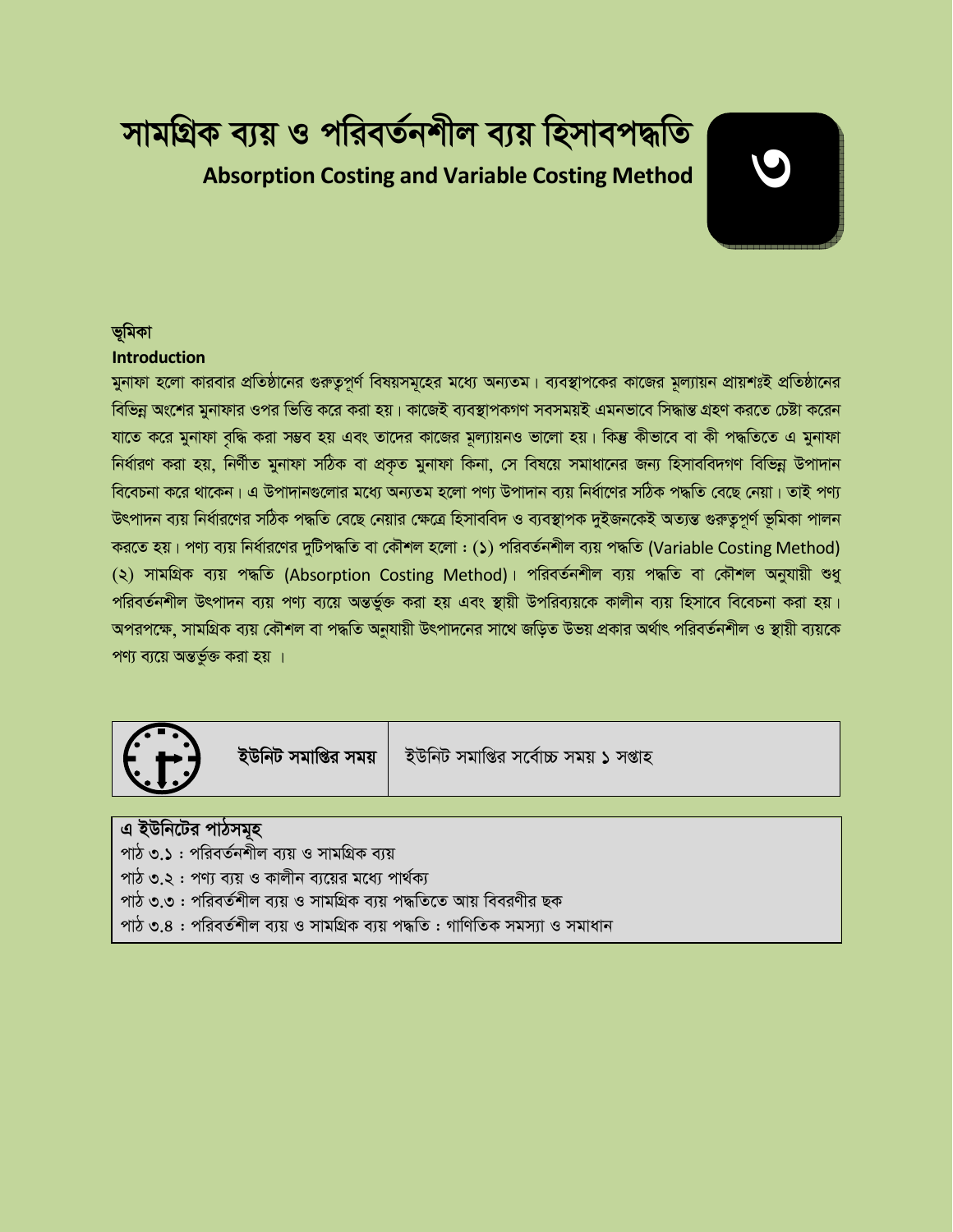পাঠ-৩.১

# পরিবর্তনশীল ব্যয় ও সামগ্রিক ব্যয়

# **Variable Costing and Absorption Costing**



উদ্দেশ্য

এ পাঠ শেষে আপনি-

- পরিবর্তনশীল ব্যয় হিসাব কী তা বলতে পারবেন।
- সামগ্রিক ব্যয় হিসাব কী তা বলতে পারবেন।
- পরিবর্তনশীল ব্যয় ও সামগ্রিক ব্যয় হিসাবের বৈশিষ্ট্য লিখতে পারবেন ।
- পরিবর্তনশীল ব্যয় ও সামগ্রিক ব্যয় হিসাবের সুবিধা ও অসুবিধা লিখতে পারবেন ।
- পরিবর্তনশীল ব্যয় হিসাব পদ্ধতি ও সামগ্রিক ব্যয় হিসাব পদ্ধতির মধ্যে পার্থক্য ব্যাখ্যা করতে পারবেন।

### পরিবর্তনশীল ব্যয় ও সামগ্রিক ব্যয় হিসাবের সংজ্ঞা **II**

# Definition of variable costing and absorption costing

যে ব্যয় হিসাব পদ্ধতিতে একক প্রতি ব্যয় নির্ধারণে উৎপাদন সংক্রান্ত সকল প্রকার পরিবর্তনশীল ব্যয় অন্তর্ভুক্ত করা হয় তাকে পরিবর্তনশীল ব্যয় হিসাব পদ্ধতি বলে। এক্ষেত্রে প্রত্যক্ষ শ্রম এবং কারখানা পরিবর্তনশীল উপরিব্যয়কে দ্রব্য ব্যয় (Product Cost) হিসেবে বিবেচনা করা হয় এবং স্থায়ী উৎপাদন উপরিব্যয়কে কালীন ব্যয় (Period Cost) হিসেবে বিবেচনা করা হয়। অর্থাৎ পরিবর্তনশীল ব্যয় হিসাব হলো একটি উৎপাদন ব্যয় হিসাব পদ্ধতি যা পণ্যের একক প্রতি উৎপাদন ব্যয়ে শুধুমাত্র পরিবর্তনশীল উৎপাদন খরচ যেমন: প্রত্যক্ষ কাঁচামাল, প্রত্যক্ষ শ্রম ও উৎপাদন উপরিব্যয় অন্তর্ভুক্ত করে।

According to Prof E. L. Kohler, "In variable costing, only variable manufacturing costs are assigned to units cost"

পরিশেষে বলা যায়, যে হিসাব পদ্ধতিতে দ্রব্যের উৎপাদন ব্যয় নির্ধারণে শুধুমাত্র সকল প্রকার পরিবর্তনশীল কারখানার ব্যয়কে দ্রব্য ব্যয় হিসাবে গণ্য করা হয়, তাহাই পরিবর্তনশীল ব্যয় হিসাব।

পক্ষান্তরে, সামগ্রিক ব্যয় হিসাব একটি গতানুগতিক ব্যয় হিসাব পদ্ধতি। এ হিসাব ব্যবস্থায় উৎপাদন ব্যয় নির্ধারণের ক্ষেত্রে কারখানার স্থায়ী এবং পরিবর্তনশীল উভয় প্রকার ব্যয় অন্তর্ভুক্ত করা হয়। এ পদ্ধতিতে সকল উৎপাদন ব্যয়কেই দ্রব্য ব্যয় হিসেবে বিবেচনা করা হয়। প্রত্যক্ষ কাঁচামাল, প্রত্যক্ষ শ্রম, পরিবর্তনশীল কারখানায় উপরিব্যয় এবং স্থায়ী কারখানার দ্রব্য ব্যয় পণ্য ব্যয় হিসেবে ধরা হয়। এ হিসাব পদ্ধতিতে প্রশাসনিক ও বিক্রয় উপরিখরচকে কালীন ব্যয় হিসাবে গণ্য করা হয়।

According to Prof E. L. Kohler, "Absorption costing is the process of allocating all on a position of fixed and variable production costs to work in progress, cost of sales and inventory"

অৰ্থাৎ সামগ্ৰিক ব্যয় হিসাব পদ্ধতি এমন একটি পদ্ধতি যেখানে মজুদের অন্তর্ভুক্তিযোগ্য ব্যয় নির্ধারণে সকল প্রকার পরিবর্তনশীল ও স্থায়ী উৎপাদন ব্যয় অন্তর্ভুক্ত থাকে।

পরিশেষে বলা যায়, যে হিসাব পদ্ধতিতে উৎপাদন ব্যয় নির্ধারণের ক্ষেত্রে কারখানা স্থায়ী ব্যয় ও পরিবর্তনশীল ব্যয় অন্তর্ভুক্ত করা হয় তাকে সামগ্রিক ব্যয় হিসাব পদ্ধতি বলে।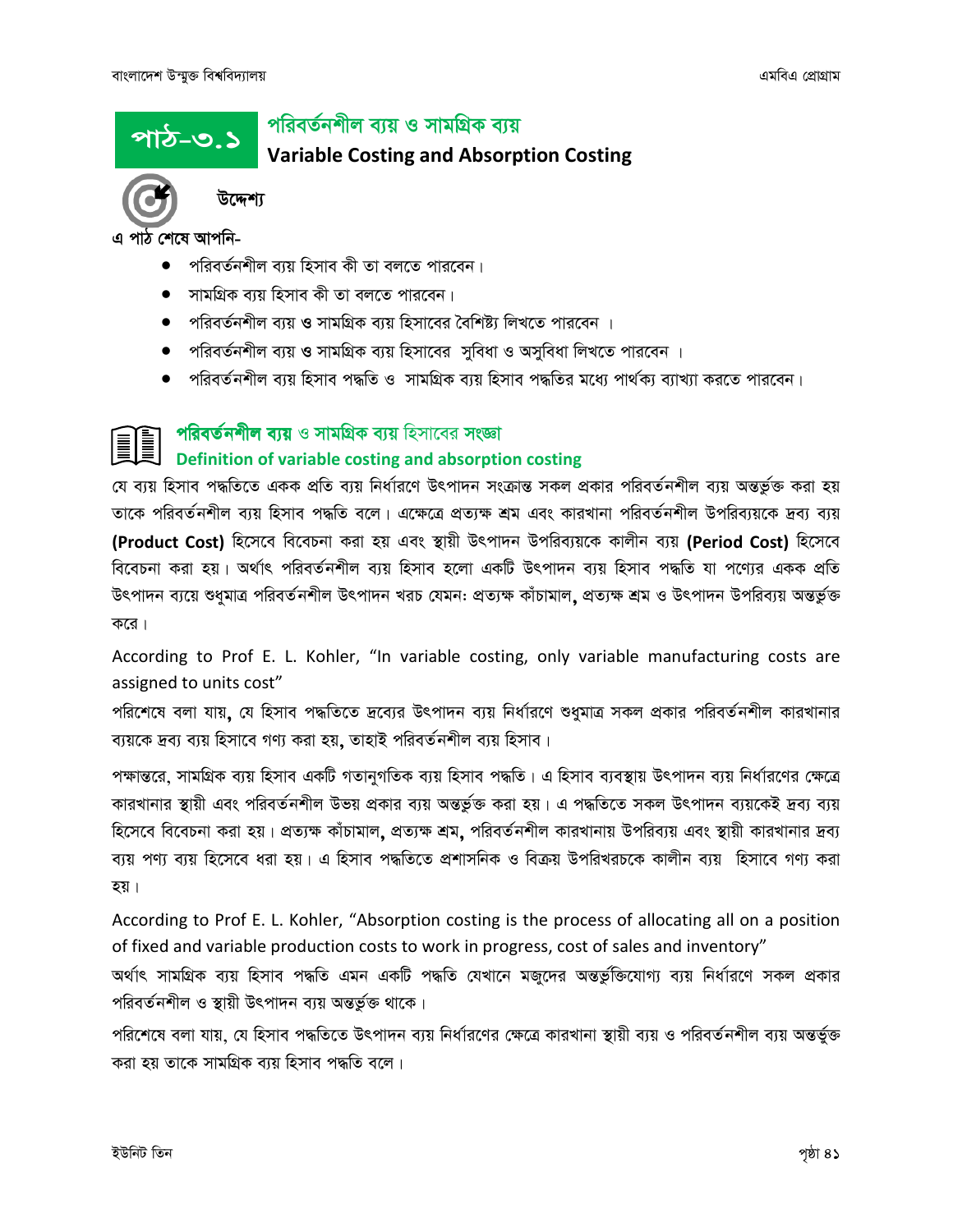# পরিবর্তনশীল ব্যয় হিসাব পদ্ধতির বৈশিষ্ট্য

# **Characteristics of variable costing**

পরিবর্তনশীল ব্যয় হিসাব পদ্ধতির কতকগুলো বৈশিষ্ট্য রয়েছে যা এ হিসাব পদ্ধতিকে অন্যান্য পদ্ধতি থেকে স্বতন্ত্র বলে চিহ্নিত করতে সাহায্য করে। নিম্নে বৈশিষ্ট্যসমূহ আলোচনা করা হলো :

- ১। এ হিসাব পদ্ধতি সকল ব্যয়কে স্থায়ী ও পরিবর্তনশীল ব্যয়ে বিভক্ত করে।
- ২। এ পদ্ধতিতে শুধু পরিবর্তনশীল উৎপাদন ব্যয়কে উৎপাদন ব্যয় হিসাবে গণ্য করা হয়।
- ৩। অর্ধসমাপ্ত পণ্য ও আন্ত:মজুত পণ্য মূল্যায়নের ক্ষেত্রে কেবলমাত্র পরিবর্তনশীল উপরিব্যয়কে বিবেচনা করা হয়।
- ৪। এ পদ্ধতিতে স্থির ব্যয়কে কালীন ব্যয় হিসাবে গণ্য করা হয়, উক্ত ব্যয়কে নির্দিষ্ট সময়ান্তে উক্ত সময়ে অনুদান থেকে বাদ দিয়ে মুনাফা নির্ধারণ করা হয় ।
- ৫। এক্ষেত্রে অনুদানভিত্তিক মুনাফা নির্ধারণ করা হয়। অনুদান হলো বিক্রয় মূল্য ও বিক্রীত দ্রব্যের পরিবর্তনশীল ব্যয়ের পাৰ্থক্য।
- ৬। কারখানা স্থায়ী উপরিব্যয় মজুদ মূল্যে অন্তর্ভুক্ত হয় না । এ জন্য মজুদের মূল্য কম হয় ।
- ৭। কারখানা স্থায়ী উপরিখরচ এবং প্রশাসনিক ও বিক্রয় খরচ পুরাপুরি কালীন ব্যয় হিসাবে সরাসরি মুনাফাতে ধার্য হয়।

# পরিবর্তনশীল ব্যয় হিসাব পদ্ধতির সুবিধা

# **Advantages of variable costing method**

পরিবর্তনশীল ব্যয় হিসাব পদ্ধতির সুবিধাবলি নিম্নে আলোচনা করা হলো :

- ১। উৎপাদন ব্যয় নির্ধারন সহজ : প্রত্যক্ষ ব্যয় হিসাব পদ্ধতিতে পরিবর্তনশীল ব্যয়ের ভিত্তিতে উৎপাদন ব্যয় নিরূপিত হয়। এজন্য উৎপাদনের পরিমাণ পরিবর্তন হলে এর ব্যয় নির্ধারণে কোনো অসুবিধা হয় না।
- ২। বাজেট ও দরপত্র প্রস্তুত : এ হিসাব পদ্ধতিতে বিভিন্ন পরিবর্তনশীল পরিস্থিতিতে উৎপাদন ব্যয় নির্ধারন করা সহজ বিধায় বাজেট ও দরপত্র প্রস্তুত করা সহজ হয়।
- ৩। **অতি-উন বণ্টন :** পরিবর্তনশীল ব্যয় হিসাবে স্থায়ী খরচ বন্টিত হয় না। ফলে খরচের অতি-উন বণ্টন সমস্যা দেখা দেয় না।
- ৪। ব্যয় নিয়ন্ত্রণ : এ পদ্ধতিতে নমনীয় বাজেট ও মান ব্যয়ের ধারণাকে সম্পৃক্ত করে, ফলে ব্যয় নিয়ন্ত্রণ সহজতর হয়।
- ৫। সিদ্ধান্ত গ্রহণ : এ পদ্ধতিতে তুলনামূলক লাভজনকতা সহজেই অনুমান করা যায়, ফলে সিদ্ধান্ত গ্রহণ সহজতর হয়।
- ৬। বোধগম্যতা : এ কৌশল সাধারণ ধারণার ওপর প্রতিষ্ঠিত বিধায় অনুধাবন করা সহজ।
- ৭। চূড়ান্ত পণ্য ও চলতি কার্যের মূল্যায়ন : এ হিসাব পদ্ধতিতে চূড়ান্ত পণ্য ও চলতি পণ্য কার্যের মূল্যায়ন সঠিক হয়। ফলে পণ্য মূল্যায়নে সমতা রক্ষা করা যায় এবং বাস্তবভিত্তিক হয়।
- ৮। মুনাফার প্রভাব : উৎপাদনের পরিমাণের হাস-বৃদ্ধির ফলে মুনাফা কীভাবে প্রভাবিত হবে তা এ প্রদ্ধতি প্রয়োগের দ্বারা জানা সম্ভব।
- ৯। উৎপাদন হাস-বৃদ্ধির লাভজনকতা নির্ণয় : এ হিসাব পদ্ধতিতে উৎপাদন হাস-বৃদ্ধির সহিত সংশ্লিষ্ট পর্যায়ের ব্যয় নিৰ্ধাৱণ করা সহজ। ফলে উৎপাদন হ্রাস-বৃদ্ধি লাভজনক কিনা তা সহজে নিৰ্ধাৱণ করে ব্যবস্থাপনীয় সিদ্ধান্ত গ্রহণ সহজ হয়।
- ১০। পণ্যের বাজার : বিভিন্ন প্রতিযোগী বাজারের মধ্যে কোনো বাজারে পণ্যের বিক্রয় লাভজনক হবে তা এ পদ্ধতিতে নিরুপন করা যায়।
- ১১। উৎপাদন মিশ্রণ : বিভিন্ন ধরনের উৎপাদনের মধ্যে কোনো উৎপাদনের পরিমাণ বৃদ্ধি এবং কোনোটির পরিমাণ হ্রাস লাভজনক হবে তা পরিবর্তনশীল ব্যয় হিসাব পদ্ধতি প্রয়োগের মাধ্যমে নির্ধারণ করা যায়।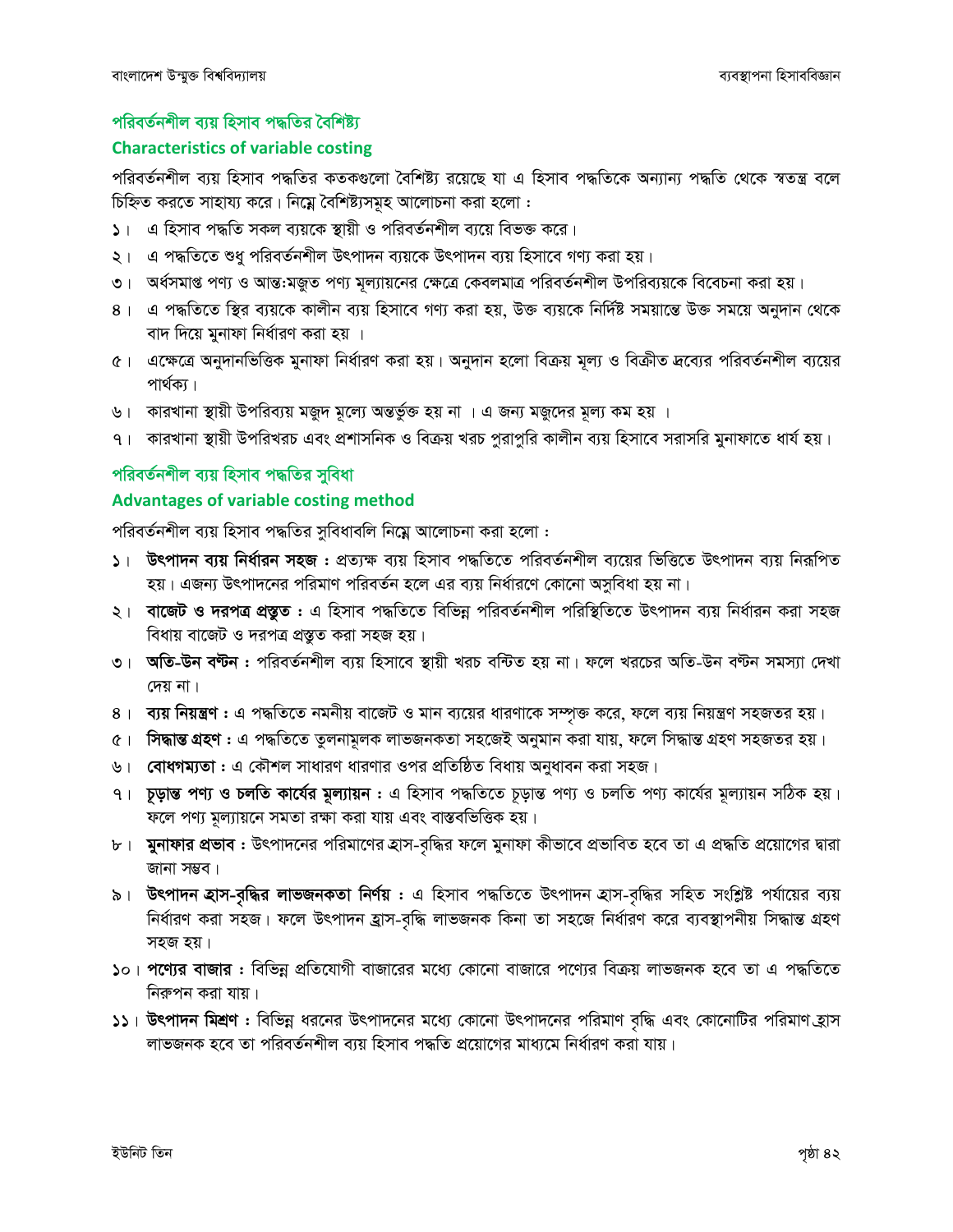# পরিবর্তনশীল ব্যয় হিসাব পদ্ধতির অসুবিধা

### **Disadvantages of variable costing method**

পরিবর্তনশীল ব্যয় হিসাব পদ্ধতির অনেকগুলো সুবিধা থাকলেও এটি ক্রটিমুক্ত নয়। এ পদ্ধতিতে যে সকল অসুবিধা দেখা যায় তা নিম্নরূপ :

- ১। ব্যয়ের শ্রেণিবিভাগে জটিলতা : এ পদ্ধতিতে আধা-পরিবর্তনশীল ব্যয়কে স্থায়ী ও পরিবর্তনশীল এ দুই শ্রেণিতে বিভাজন করতে অনেক সময় জটিলতার সৃষ্টি হয়। বস্তুত: কোনো ব্যয়ই দীর্ঘকালীন সময়ের ক্ষেত্রে স্থির থাকে না।
- ২। **স্থায়ী ব্যয় বিবেচনার প্রশ্ন থাকে না :** স্থায়ী ব্যয় সমগ্র উৎপাদন ব্যয়ের একটি অংশ। অথচ এ পদ্ধতিতে এ ব্যয়কে বিবেচনা করা হয় না।
- ৩। মজুদ পণ্যের সঠিক মূল্যায়নের অভাব : পরিবর্তনশীল ব্যয় পদ্ধতির সাহায্যে চূড়ান্ত পণ্য ও অর্ধ সমাপ্ত পণ্যের যেভাবে মল্যায়ন করা হয় তাতে সঠিক তথ্য পাওয়া যায় না।
- ৪। পরিবর্তনশীল ব্যয় : পরিবর্তনশীল ব্যয় সকল ক্ষেত্রে আনুপাতিক হারে পরিবর্তন হয় না।
- $\alpha$ । **দীর্ঘমেয়াদি মূলনীতি :** স্থায়ী খরচ বাদ দিয়ে দীর্ঘমেয়াদি মূলনীতি নির্ণয় ও অনুসরণ করা সম্ভব হয় না ।
- ৬। বিভ্রান্তিকর ফল পাওয়ার সম্ভাবনা : বাস্তবে দ্রব্যের স্থির ব্যয়, পরিবর্তনশীল ব্যয় এবং বিক্রয়মূল্য পরিবর্তিত হতে পারে। তাই এ পদ্ধতি থেকে যে ফল পাওয়া যায়, তা অনেক সময় বিভ্রান্তি সৃষ্টি করে।
- ৭। **কর আইন ও গ্যাপ :** এ পদ্ধতিতে আয়কর আইন ও সর্বজন স্বীকৃত নীতিমালা (GAAP) উপেক্ষিত হয়। কাজেই এটি কর কর্তৃপক্ষের নিকট গ্রহণযোগ্য হয় না।
- ৮। **বাহ্যিক আর্থিক প্রতিবেদন :** বাহ্যিক আর্থিক প্রতিবেদন প্রস্তুতের জন্য এ পদ্ধতির প্রয়োগ হয় না। শুধুমাত্র অভ্যন্তরীণ ব্যবস্থাপনা কাৰ্যের মধ্যে সীমিত ।

### সামগ্রিক ব্যয় হিসাব এর সুবিধা

### Advantages of absorption costing method

সামগ্রিক ব্যয় হিসাব পদ্ধতির কতোগুলো সুবিধা আছে, যা নিম্নে উপস্থাপন করা হলো :

- ১। **উৎপাদন ব্যয় নির্ধারণ সহজ :** এ পদ্ধতিতে উৎপাদন সংক্রান্ত সকল পরিবর্তনশীল ও স্থায়ী ব্যয় অন্তর্ভুক্ত থাকে। কাজেই ব্যয় নির্ণয় সহজতর হয়।
- ২। **গ্রহণ যোগ্যতা** : এ পদ্ধতিটি গতানুগতিক বিধায় সবার নিকট গ্রহণযোগ্য।
- ৩। ব্যয় বণ্টন : এ ক্ষেত্রে ব্যয় বণ্টনে কোন জটিলতার সৃষ্টি হয় না।
- ৪। **তৃতীয় পক্ষের নিকট গ্রহণযোগ্য :** পরিশোষণ বা সামগ্রিক ব্যয় পদ্ধতিতে আর্থিক প্রতিবেদন প্রস্তুতের ক্ষেত্রে কর আইন ও GAAP অনুসরণ করা হয়। কাজেই কর কর্তৃপক্ষ ও সরকার, বিনিয়োগকারী, পাওনাদার, প্রভৃতি পক্ষের নিকট গ্রহণযোগ্য হয়।
- ৫। **মজুদ পণ্যের মূল্যায়ণ সঠিক** : পরিশোষণ সামগ্রিক ব্যয় হিসাব পদ্ধতিতে যেহেতু পরিবর্তনশীল ও স্থায়ী কারখানার ব্যয়ের ভিত্তিতে মজুদ পণ্যের মূল্যায়ন করা হয় সেহেতু মজুদ পণ্যের মূল্যায়ন সঠিক হয়।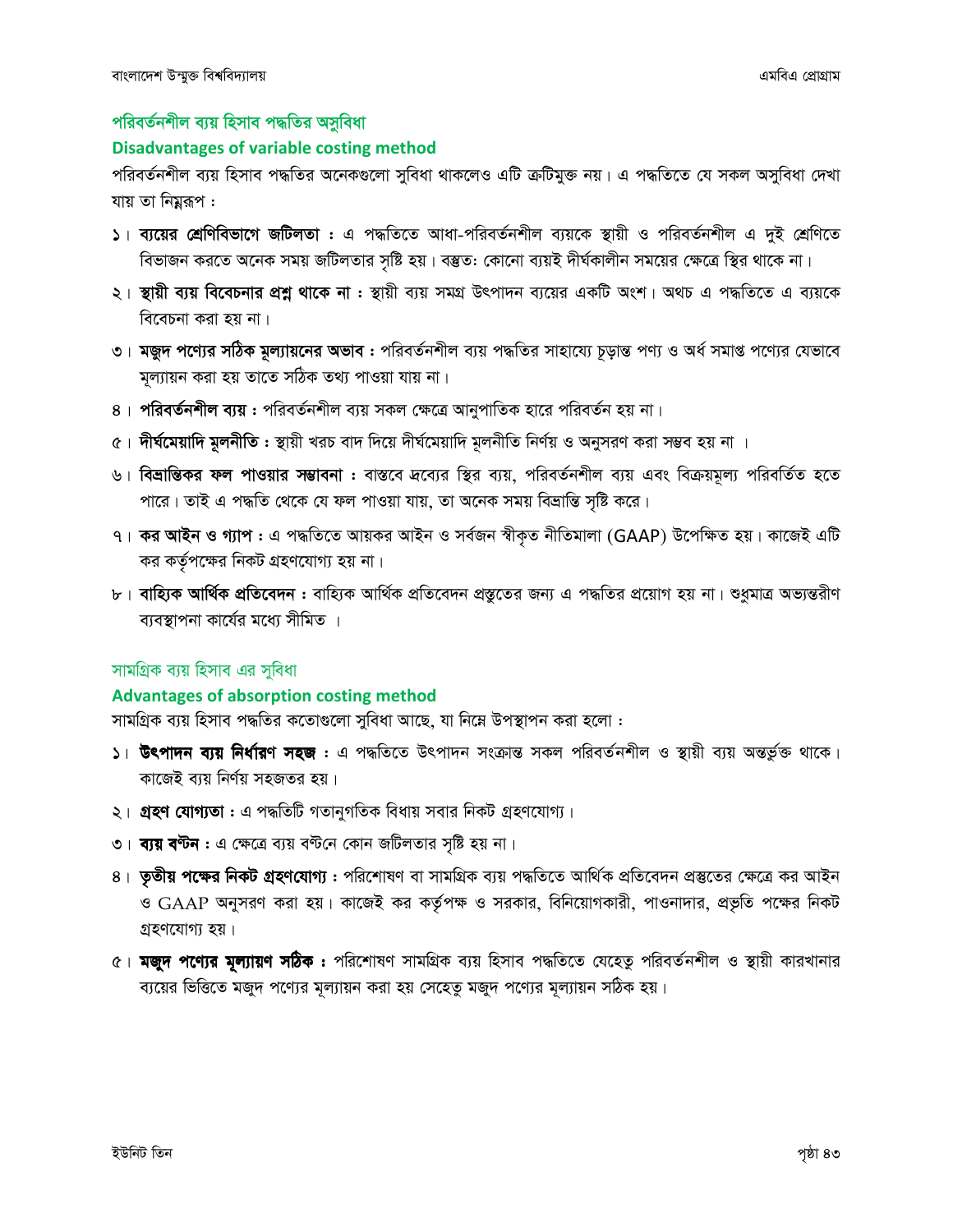# সামগ্রিক ব্যয় হিসাবের অসবিধা

## Disadvantages of absorption costing method

সামগ্রিক ব্যয় হিসাব পদ্ধতি গতানুগতিক পদ্ধতি হলেও এর কিছু সীমাবদ্ধতা আছে যা নিম্নে আলোচনা করা হলো :

- ১। ব্যয় নিয়ন্ত্রণ ও তুলনায় জটিলতা : পরিশোষণ সামগ্রিক ব্যয় হিসাব পদ্ধতি উৎপাদনের স্তরের উপর নির্ভর করে বিধায় উৎপাদনের বিভিন্ন স্তরের জন্য একক ব্যয় বিভিন্ন হয়ে থাকে। স্থায়ী ব্যয়ের কারণে উৎপাদনের পরিমাণ বৃদ্ধি পেলে একক প্রতি ব্যয় হ্রাস পায়। কাজেই তুলনা ও ব্যয় নিয়ন্ত্রণ খুবই জটিল হয়।
- ২। ব্যয় বণ্টন : এ পদ্ধতিতে কারখানার উপরিব্যয় অনুমানের ভিত্তিতে বণ্টন করা হয়। সে জন্য স্থায়ী ব্যয়ের কারণে পরিকল্পিত ও প্রকৃত উপরিব্যয়ের মধ্যেও পার্থক্য হয়।
- ৩। ব্যবস্থাপকীয় সিদ্ধান্ত গ্রহণে সাহায্য করেনা : উপযোগী পণ্য মিশ্রণ, ক্রয় বা উৎপাদন, রপ্তানি ফরমায়েশ গ্রহণ বা প্রত্যাখ্যান, বিকল্প নির্বাচন; মন্দার সময় ন্যূনতম মূল্য স্থিরীকরণ; কাজ্ঞিত মুনাফা অর্জনে বিক্রয় একক নির্ণয় প্রভূতি ক্ষেত্রে পরিশোষণ ব্যয় হিসাব পদ্ধতি ব্যবস্থাপকীয় সিদ্ধান্ত গ্রহণে সাহায্য করে না।
- ৪। **স্থায়ী ব্যয়ের কারণে ব্যয় বাতিল করে:** পরিশোষণ ব্যয় হিসাব পদ্ধতিতে স্থায়ী ব্যয়ের একটি অংশ পরবর্তী হিসাবকালে স্থানান্তরিত হয়, কারণ সমাপনী মজুদ পণ্য মূল্যায়ন করা হয় উৎপাদন ব্যয়ের ভিত্তিতে যার মধ্যে স্থায়ী ব্যয় অন্তর্ভুক্ত থাকে।

# পরিবর্তনশীল ব্যয় হিসাব পদ্ধতি ও সামগ্রিক বা অন্তর্ভুক্তি ব্যয় হিসাব পদ্ধতির মধ্যে পার্থক্য Distinguishing between variable costing and absorption costing method

যে হিসাব পদ্ধতিতে উৎপাদন ব্যয় নির্ধারণের ক্ষেত্রে শুধুমাত্র পরিবর্তনশীল উৎপাদন ব্যয় অন্তর্ভুক্ত করা হয়, তাকে প্রত্যক্ষ বা পরিবর্তনশীল ব্যয় হিসাব বলে। পক্ষান্তরে, যে হিসাব পদ্ধতিতে উৎপাদন ব্যয় নির্ধারণের ক্ষেত্রে উৎপাদনের স্থায়ী ও পরিবর্তনশীল উভয় প্রকার ব্যয় অন্তর্ভুক্ত করা হয় তাকে পরিশোষণ ব্যয় হিসাব পদ্ধতি বা সামগ্রিক বা অন্তর্ভুক্ত ব্যয় হিসাব পদ্ধতি বলে। নিম্নে পরিবর্তনশীল ব্যয় হিসাব পদ্ধতি এবং সামগ্রিক ব্যয় হিসাব পদ্ধতির মধ্যকার পার্থক্য তুলে ধরা হলো :

| পার্থক্যের বিষয়     | পরিবর্তনশীল ব্যয় হিসাব পদ্ধতি                 | সামগ্ৰিক ব্যয় হিসাব পদ্ধতি                 |
|----------------------|------------------------------------------------|---------------------------------------------|
| ১। একক প্ৰতি উৎপাদন  | পরিবর্তনশীল ব্যয় হিসাব পদ্ধতিতে একক           | সামগ্ৰিক ব্যয় হিসাব পদ্ধতিতে একক প্ৰতি     |
| ব্যয় নিৰ্ণয়        | প্রতি ব্যয় নির্ধারণে শুধুমাত্র সকল প্রকার     | ব্যয় নির্ধারণে পরিবর্তনশীল ও স্থায়ী ব্যয় |
|                      | উৎপাদন সংক্রান্ত পরিবর্তনশীল ব্যয় অন্তর্ভুক্ত | অন্তৰ্ভুক্ত করা হয়।                        |
|                      | করা হয়।                                       |                                             |
| ২। স্থায়ী ব্যয়     | স্থায়ী ব্যয় সংশ্লিষ্ট বছরে ধার্য করা হয়।    | স্থায়ী ব্যয়ের অংশবিশেষ সমাপনী মজুদের      |
|                      |                                                | অন্তর্ভুক্তির মাধ্যমে পরবর্তী হিসাব কালে    |
|                      |                                                | স্থানান্তর করা হয়।                         |
| ৩। পরিবর্তনশীল ব্যয় | অবদান নির্ধারণ করার পূর্বে সকল পরিবর্তনশীল     | মোট মুনাফা নির্ধারণের পূর্বে স্থায়ী ও      |
|                      | ব্যয় বাদ দেয়া হয়।                           | পরিবর্তনশীল উভয় ব্যয়ই বাদ দেওয়া হয়।     |
| ৪। ভেদাংক সমন্বয়    | এক্ষেত্রে পরিবর্তনশীল ব্যয় ভেদাংক থাকলে       | এক্ষেত্রে পরিবর্তনশীল ব্যয় ভেদাংক ও        |
|                      | সমন্বয় করতে হয়, কিন্তু উৎপাদন পরিমাণ         | উৎপাদন পরিমাণ ভেদাংক উভয়ই সমন্বয়          |
|                      | ভেদাংক সমন্বয় করার দরকার হয় না।              | করতে হয়।                                   |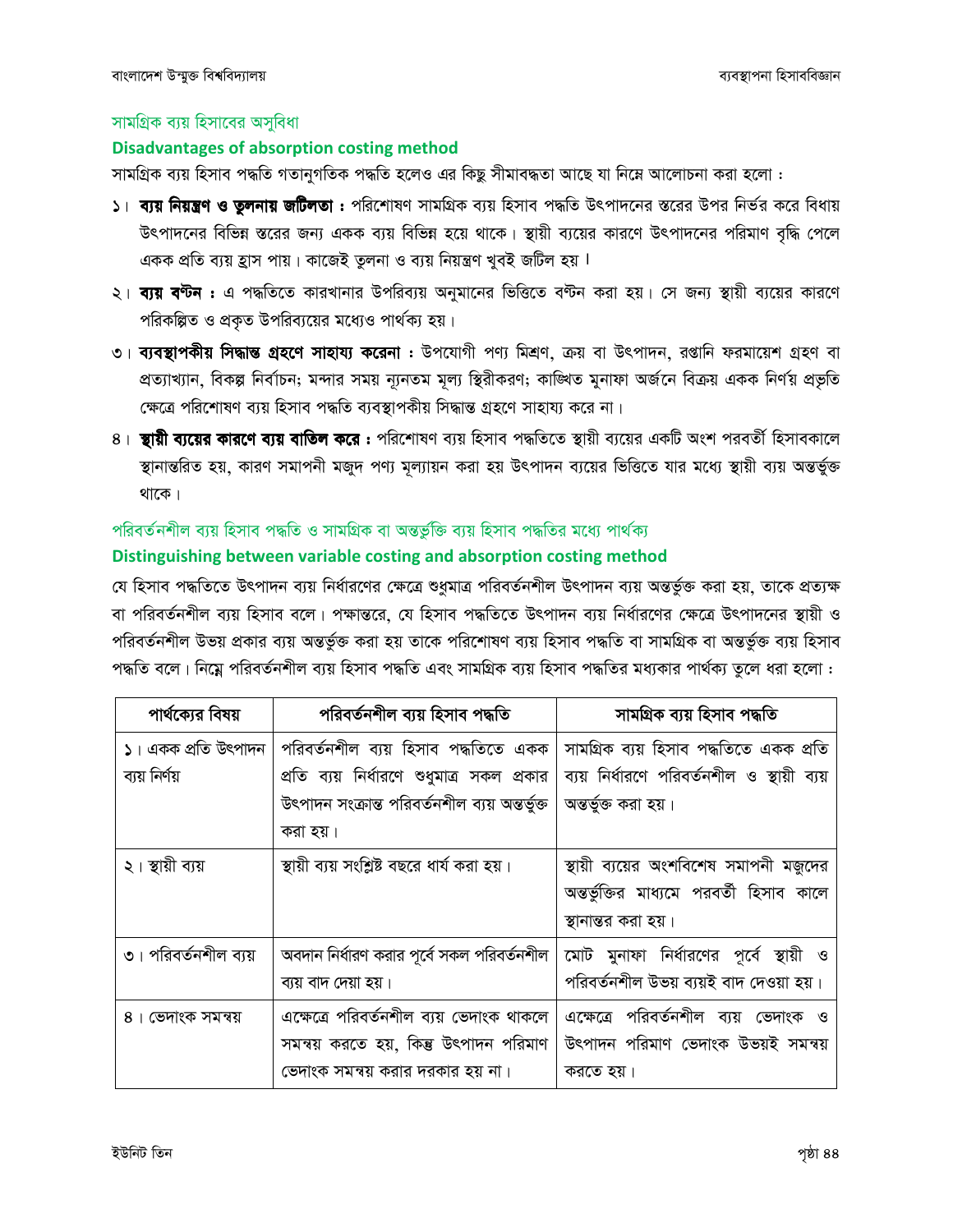| পার্থক্যের বিষয়                                | পরিবর্তনশীল ব্যয় হিসাব পদ্ধতি                                                                                                 | সামগ্ৰিক ব্যয় হিসাব পদ্ধতি                                                                                                                       |
|-------------------------------------------------|--------------------------------------------------------------------------------------------------------------------------------|---------------------------------------------------------------------------------------------------------------------------------------------------|
| ওপর<br>মুনাফার<br>$($ $\theta$<br>মজুদের প্রভাব | মজুদের পরিমাণ বৃদ্ধি পেলে মুনাফা কম হয়,<br>অপরদিকে মজুদের পরিমাণ হ্রাস পেলে<br>মুনাফা বৃদ্ধি পায়।                            | মজুদের পরিমাণ বৃদ্ধি পেলে মুনাফা বৃদ্ধি<br>পায়, কারণ অধিক মজুদের সহিত অধিক<br>পরিমাণ স্থায়ী খরচ পরবর্তী হিসাব কালের<br>জন্য স্থানান্তর করা হয়। |
| ৬। সমচ্ছেদবিন্দু বিশ্লেষণ                       | এ হিসাব পদ্ধতির মাধ্যমে সমচ্ছেদ বিন্দু<br>বিশ্লেষণ করা সহজ হয়।                                                                | এ হিসাব পদ্ধতি সমচ্ছেদ বিন্দু বিশ্লেষণে<br>সহায়তা দানে অপারগ।                                                                                    |
| ৭। সিদ্ধান্ত গ্ৰহণ                              | ব্যবস্থাপকীয় সিদ্ধান্ত গ্ৰহণে অগ্ৰণী ভূমিকা<br>পালন করে।                                                                      | ব্যবস্থাপকীয় সিদ্ধান্ত গ্রহণের ক্ষেত্রে এ<br>পদ্ধতি তেমন উপযোগী না।                                                                              |
| ৮। বোধগম্যতা                                    | এ কৌশল সাধারণ ধারণার ওপর প্রতিষ্ঠিত<br>বিধায়<br>অনুধাবন করা তুলনামূলকভাবে<br>সহজ।                                             | এ কৌশল একাধিক ধারণার ওপর প্রতিষ্ঠিত<br>বিধায় সহজে অনুধাবন করা সম্ভব না।                                                                          |
| ৯। ব্যবহার                                      | বাস্তবক্ষেত্রে সম্পাদিত কার্যমূল্যায়নের উদ্দেশ্যে<br>আন্তঃরিপোটিং-এ পরিবর্তনশীল ব্যয় হিসাব<br>পদ্ধতি ব্যপক ভাবে ব্যবহৃত হয়। | বহিঃরিপোটিং এর জন্য ও কর প্রদানের<br>জন্য সামগ্রিক ব্যয় হিসাব পদ্ধতি ব্যবহার<br>করা হয়।                                                         |
| ১০। ব্যয়ের প্রকৃতি                             | পরিবর্তনশীল ব্যয় হিসাব পদ্ধতিতে স্থায়ী<br>উৎপাদন উপরিব্যয়কে কালীন ব্যয় হিসাবে<br>গন্য করা হয়।                             | সামগ্ৰিক ব্যয় হিসাব পদ্ধতি অনুযায়ী স্থায়ী<br>উৎপাদন উপরিব্যয়কে পণ্য ব্যয় হিসাবে<br>ধরা হয়।                                                  |



# সারসংক্ষেপ:

পরিবর্তনশীল ব্যয় হিসাব পদ্ধতিতে একক প্রতি ব্যয় নির্ধারণে সকল প্রকার উৎপাদন সংক্রান্ত পরিবর্তনশীল ব্যয় অন্তৰ্ভুক্ত করা হয়। সামগ্রিক ব্যয় হিসাব পদ্ধতিতে একক প্রতি ব্যয় নির্ধারণে পরিবর্তনশীল ও স্থায়ী ব্যয় অন্তর্ভুক্ত করা হয়।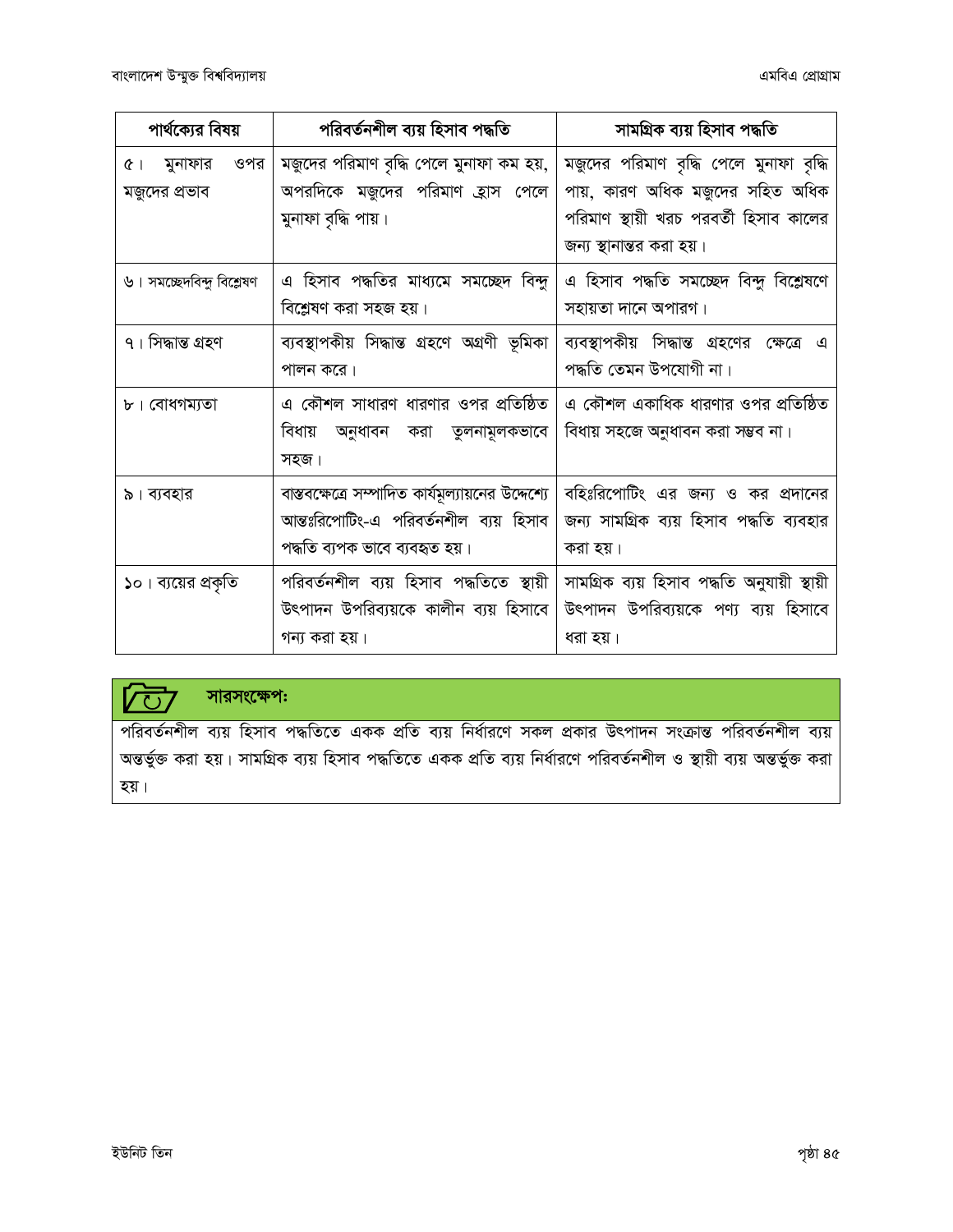<u>পাঠ-৩.২</u>

# পণ্য ব্যয় ও কালীন ব্যয়ের মধ্যে পার্থক্য





উদ্দেশ্য

এ পাঠ শেষে আপনি-

পণ্য ব্যয় ও কালীন ব্যয়ের মধ্যে পার্থক্য বলতে পারবেন।

#### পণ্য ব্যয় ও কালীন ব্যয়ের মধ্যে পার্থক্য II Distinguishing between product cost and period cost

যে ব্যয় পদ্ধতিতে প্রত্যক্ষ উৎপাদন ব্যয় ছাড়াও কারখানার স্থায়ী খরচকে আনুপাতিক হরে উৎপাদন ব্যয়ে ধার্য করা হয় তাকে পণ্য ব্যয় বলে। প্রত্যক্ষ কাঁচামাল, প্রত্যক্ষ শ্রম এবং কারখানার উপরিব্যয় পণ্য ব্যয়ের অন্তর্ভুক্ত। অপরপক্ষে, নির্দিষ্ট সময় কালের সহিত সম্পর্কযুক্ত ব্যয়কেই কালীন ব্যয় বলে। এ শ্রেণির ব্যয় উৎপাদন ব্যয়ের সাথে অন্তর্ভুক্ত হয় না। নিম্নে পণ্য ব্যয় ও কালীন ব্যয়ের মধ্যে পার্থক্য দেওয়া হলো :

| তুলনা ভিত্তি             | পণ্য ব্যয়                                   | কালীন ব্যয়                                    |
|--------------------------|----------------------------------------------|------------------------------------------------|
| ১। পণ্যের ব্যয় নির্ধারণ | এ ধরনের ব্যয়গুলোকে পণ্যের ব্যয়             | এ ধরনের ব্যয়গুলোকে পণ্যের ব্যয় নির্ধারণে     |
|                          | নিৰ্ধারণে ধরা হয়।                           | ধরা হয় না।                                    |
| ২। অনুদান প্ৰান্ত        | অনুদান প্রান্ত নিরূপনে এ ধরনের ব্যয়         | অনুদান প্রান্ত নিরূপনে এ ব্যয়ের ভূমিকা খুবই   |
|                          | গুরুতুপূর্ণ নয়।                             | গুরুতুপূর্ণ।                                   |
| ৩। অন্তর্ভুক্ত           | মাল, শ্রম, স্থায়ী ও পরিবর্তনশীল কারখানা     | প্রত্যক্ষ ব্যয় হিসাবে সকল প্রকার ব্যয় কালীন  |
|                          | উপরিব্যয় উভয়ই এ ব্যয়ের অন্তর্ভুক্ত।       | ব্যয়ের <b>অন্তর্ভু</b> ক্ত।                   |
| ৪। অতি-উন বণ্টন          | এ ব্যয় কারখানার উপরিব্যয়ের উন বা           | এ ব্যয়ের কোনো উন বা অতি বণ্টন হয় না।         |
|                          | অতিবণ্টন হতে পারে।                           |                                                |
| ৫। মজুদ মাল              | মজুদপণে্যর মূল্য নির্ধারণে এ<br>ব্যয়        | মজুদপণ্যের মূল্য নির্ধারণে এ ব্যয় অন্তর্ভুক্ত |
|                          | অন্তৰ্ভুক্ত থাকে।                            | থাকে না।                                       |
| ৬। বিক্রয় মূল্য নির্ণয় | পণ্যের বিক্রয় মূল্য নির্ধারণে এ ব্যয়       | পণ্যের সঠিক বিক্রয় মূল্য নির্ধারণে এ ব্যয়    |
|                          | উপযোগী।                                      | উপযোগী নয়।                                    |
| ৭ ৷ ফলাফল                | এ ব্যয় সমাপ্তি মজুদের অন্তর্ভুক্তির মাধ্যমে | এ ব্যয়ের ফলাফল সংশ্লিষ্ট বৎসরেই শেষ           |
|                          | পরবর্তী বৎসরে স্থানান্তরিত হয়।              | হয়।                                           |
| ৮। ব্যয়ের সঠিক অনুমান   | কেবলমাত্র পরিশোষণ ব্যয়ে এরূপ ব্যয়ের        | এরূপ ব্যয়ে অনুমান কেবলমাত্র প্রত্যক্ষ ব্যয়ে  |
|                          | অনুমান সঠিক হয়।                             | সঠিক হয়।                                      |
| ৯। সম্পত্তি              | পণ্য বিক্রয় না হওয়া পর্যন্ত এটা সম্পত্তি   | পণ্য বিক্রয় হোক বা  না হোক, এটি কোনো          |
|                          | হিসেবে প্রদর্শিত হয়।                        | অবস্থাতেই সম্পত্তি হিসেবে গণ্য হবে না।         |
| ১০। সিদ্ধান্ত গ্ৰহণ      | বাহ্যিক সিদ্ধান্ত গ্ৰহণে এ ব্যয় অতীব        | অভ্যন্তরীণ সিদ্ধান্ত গ্রহণে এ ব্যয় অগ্রণী     |
|                          | গুরুতুপূর্ণ।                                 | ভূমিকা পালন করে।                               |

# সারসংক্ষেপ:

পণ্য ব্যয়গুলোকে পণ্যের ব্যয় নির্ধারণে ধরা হয়। কালীন ব্যয়গুলোকে পণ্যের ব্যয় নির্ধারণে ধরা হয় না।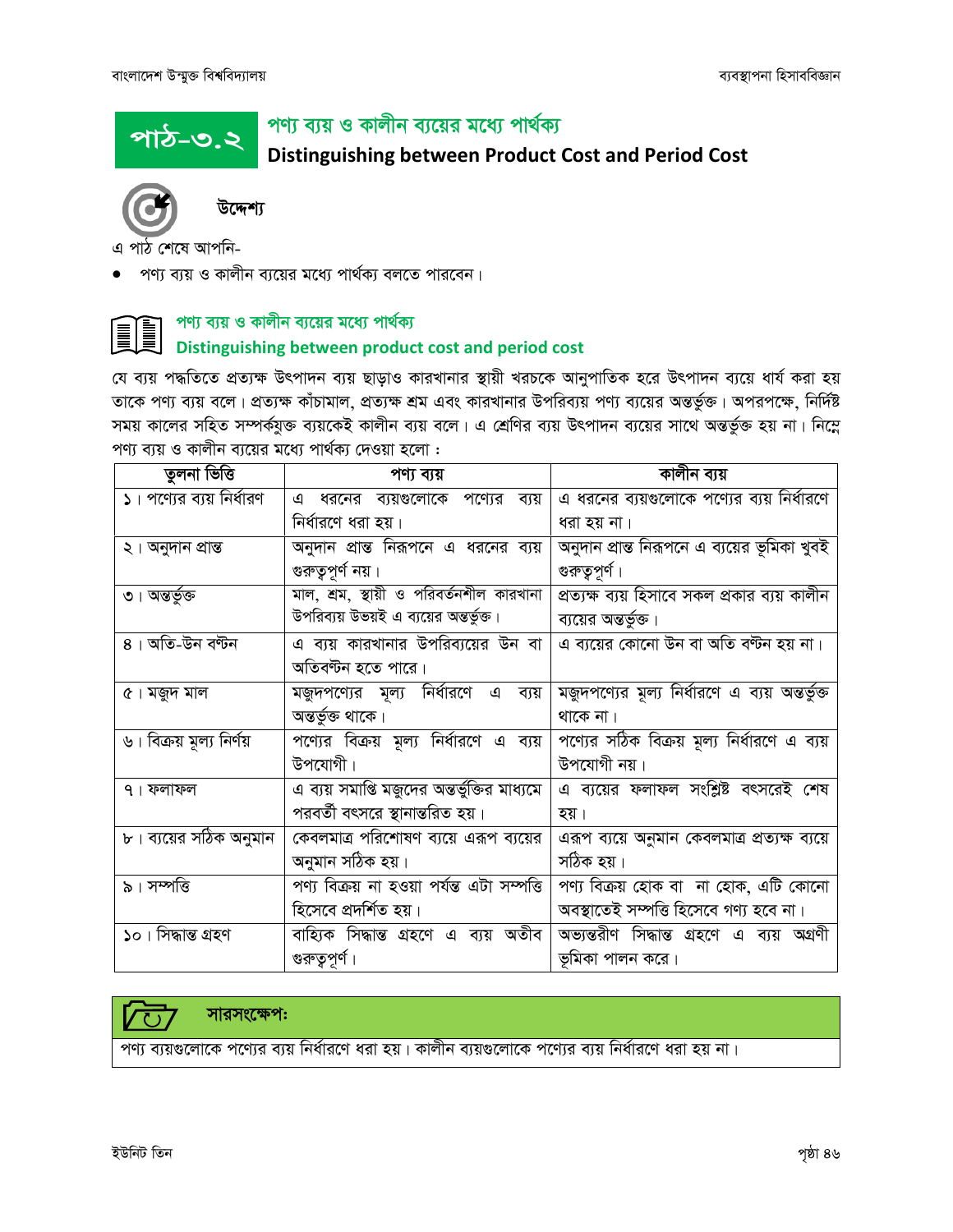পাঠ-৩.৩

# পরিবর্তশীল ব্যয় ও সামগ্রিক ব্যয় পদ্ধতিতে আয় বিবরণীর ছক

Proforma of Income Statement under Variable Costing and Absorbing Costing



উদ্দেশ্য

এ পাঠ শেষে আপনি-

পরিবর্তশীল ব্যয় ও সামগ্রিক ব্যয় পদ্ধতিতে আয় বিবরণী প্রস্তুতের ছক ব্যাখ্যা করতে পারবেন।  $\bullet$ 

# পরিবর্তশীল ব্যয় পদ্ধাততে আর সমসকলে ২১<br>Proforma of Income Statement under Variable Costing পরিবর্তশীল ব্যয় পদ্ধতিতে আয় বিবরণীর ছক

# Proforma income statement under Direct/variable costing:

# **Income Statement**

(Under direct/Variable costing)

| <b>Details</b>                                    | Tk.  | Tk.   |
|---------------------------------------------------|------|-------|
| <b>Sales</b>                                      |      | ***** |
| Less: Variable expenses:                          |      |       |
| Direct materials                                  | **** |       |
| Direct labor                                      | **** |       |
| Variable manufacturing overhead                   | **** |       |
| Total variable manufacturing costs                | **** |       |
| Add: Opening work-in-process                      | **** |       |
| Total costs of goods manufactured                 | **** |       |
| Less: Closing work-in-process                     | **** |       |
| Variable costs of goods manufactured/product cost | **** |       |
| Add: Opening finished goods                       | **** |       |
| Variable cost of goods available for sale         | **** |       |
| Less: Closing finished goods                      | **** |       |
| Variable cost of goods sold                       |      | ****  |
| Contribution margin                               |      | ****  |
| Less: Fixed expenses:                             |      |       |
| Manufacturing overhead                            | **** |       |
| Selling $&$ administration                        | **** | ****  |
| Net operating income/profit                       |      | ****  |
| mputation of product cost under variable costing: |      |       |

#### Comp  $\mathbf{u}$  or  $\mathbf{r}$ Ъ

| Direct materials                | **** |
|---------------------------------|------|
| Direct labor                    | **** |
| Variable manufacturing overhead | **** |
| Product cost                    | **** |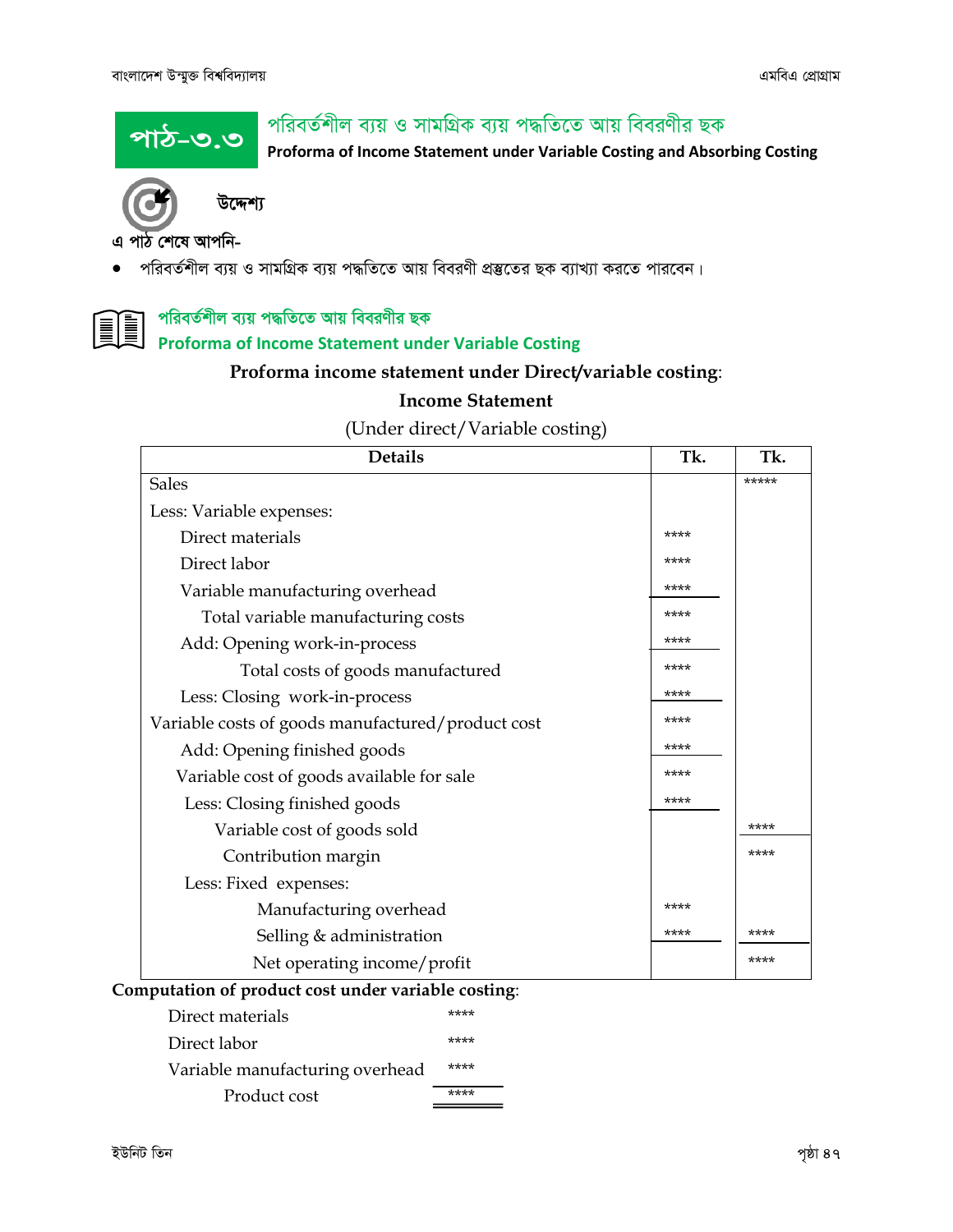# সামগ্রিক ব্যয় পদ্ধতিতে আয় বিবরণীর ছক Proforma of income statement under absorption costing Proforma Income Statement under Absorption Costing:

#### **Income Statement**

(Under Absorption costing)

| <b>Details</b>                             | Tk.  | Tk.   |
|--------------------------------------------|------|-------|
| <b>Sales</b>                               |      | ***** |
| Less: Cost of goods sold:                  |      |       |
| Direct materials                           | **** |       |
| Direct labor                               | **** |       |
| Variable manufacturing overhead            | **** |       |
| Fixed manufacturing overhead               | **** |       |
| Total manufacturing costs                  | **** |       |
| Add: opening work-in-process               | **** |       |
| Total costs of goods manufactured          | **** |       |
| Less: closing work-in-process              | **** |       |
| Costs goods manufactured / product cost    | **** |       |
| Add: Opening finished goods                | **** |       |
| Goods available for sale                   | **** |       |
| Less: Closing finished goods               | **** |       |
| Costs of goods sold                        |      | ****  |
| Gross profit                               |      | ****  |
| Less: Selling and administration expenses: |      |       |
| Variable and fixed                         |      | ****  |
| Net operating income/profit                |      | ****  |

### Computation of product cost under absorption costing:

| Direct materials                | **** |
|---------------------------------|------|
| Direct labor                    | **** |
| Variable manufacturing overhead | **** |
| Fixed manufacturing overhead    | **** |
| Product cost                    |      |

#### সারসংক্ষেপ:  $\overline{C}$

যখন প্রতিষ্ঠানের উৎপাদন ও বিক্রয় একই হয় বা প্রারম্ভিক ও সমাপনী মজুত সমান হয়, তখন পরিবর্তশীল ব্যয় পদ্ধতিতে ও সামগ্রিক ব্যয় পদ্ধতিতে মুনাফার পরিমাণ একই হয়।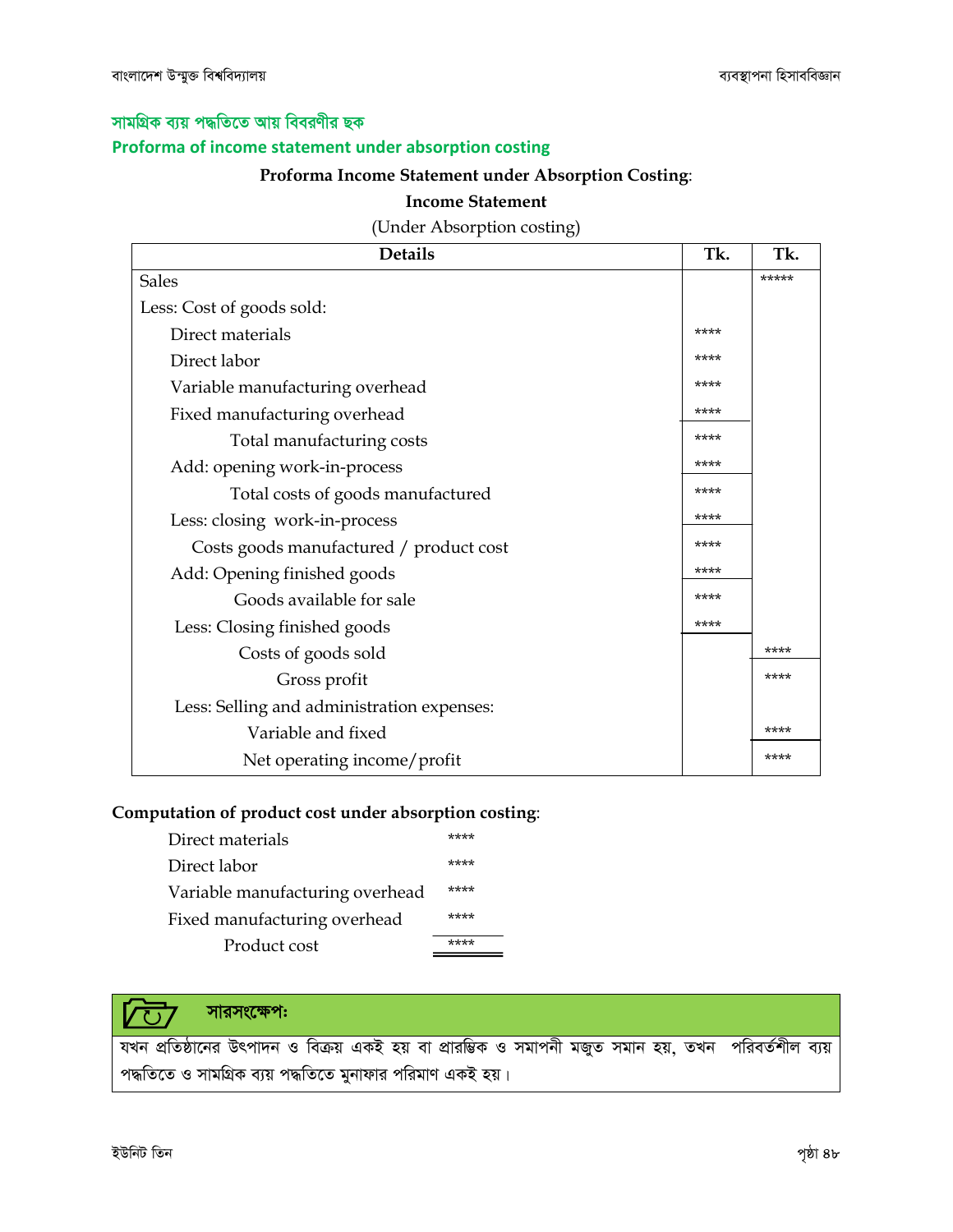<u>পাঠ-৩.৪</u>

# পরিবর্তশীল ব্যয় ও সামগ্রিক ব্যয় পদ্ধতি: গাণিতিক সমস্যা ও সমাধান

Variable Costing and Absorbing Costing : Mathematical Problem and Solutions



উদ্দেশ্য

এ পাঠ শেষে আপনি-

<u>পরিবর্তশীল ব্যয় ও সামগ্রিক ব্যয় পদ্ধতিতে আয় বিবরণী প্রস্তুত করতে পারবেন।</u>



# Example 1 : Nupor Manufacturing Company manufactures and sells a single product. The following costs

were incurred during the company's first year of production:

Variable cost per unit:

| Direct materials                             | Tk. 15.00    |
|----------------------------------------------|--------------|
| Direct labor                                 | Tk. 8.00     |
| Variable manufacturing overhead              | Tk. 3.00     |
| Variable selling and administrative overhead | Tk. 4.00     |
| Fixed costs per year:                        |              |
| Fixed manufacturing overhead                 | Tk. 2,70,000 |
| Fixed selling and administrative overhead    | Tk. 1,00,000 |

During the year, the company produced 30,000 units and sold 25,000 units. The selling price of the company's product is Tk. 50 Per unit.

#### Required:

1. Assume that the company uses the absorption costing method.

- (a) Compute the unit product cost.
- (b) Prepare an income statement for the year.
- 2. Assume that the company uses the direct costing method.
	- (a) Compute the unit product cost.
	- (b) Prepare an income statement for the year.

#### Solution :

1. (a) Unit product cost under absorption costing:

| Direct materials                                  | Tk.15.00  |
|---------------------------------------------------|-----------|
| Direct labor                                      | Tk. 8.00  |
| Variable manufacturing overhead                   | Tk. 3.00  |
| Total variable manufacturing costs                | 26.00     |
| Fixed manufacturing Tk. $(270,000 \div 30,000) =$ | 9.00      |
| Product cost per unit                             | Tk. 35.00 |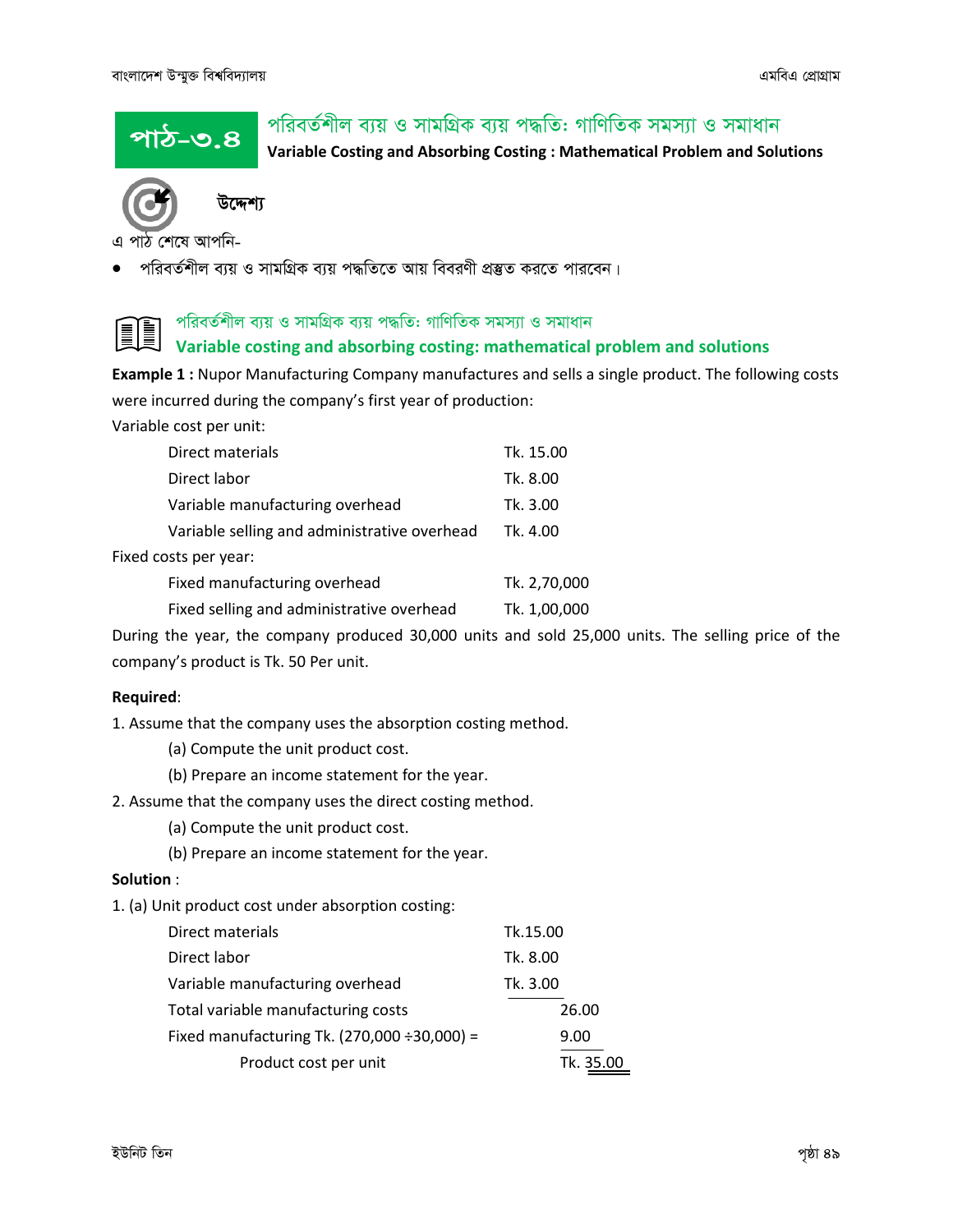1. (b)

### Nupor Manufacturing Company

Income Statement (Under absorption costing)

| Details                                                       | Tk.       | Tk.       |
|---------------------------------------------------------------|-----------|-----------|
| Sales (25,000 ×50)                                            |           | 12,50,000 |
| Less: Cost of goods sold:                                     |           |           |
| Cost of goods manufactured (30,000×35)                        | 10,50,000 |           |
| (-) Closing finished goods (5,000×35)                         | 1,75,000  | 8,75,000  |
| Gross profit                                                  |           | 3,75,000  |
| Less: Selling & administrative $(25,000 \times 4) + 1,00,000$ |           | 2,00,000  |
| Net operating income                                          |           | 1.75.000  |

2. (a) Unit product cost under direct costing:

| Direct materials                | Tk. 15.00 |
|---------------------------------|-----------|
| Direct labor                    | Tk. 8.00  |
| Variable manufacturing overhead | Tk. 3.00  |
| Product cost per unit           | Tk. 26.00 |
|                                 |           |

2. (b)

# Nupor Manufacturing Company

Income Statement (Under direct costing)

| Details                               |                     | Tk.      | Tk.       |
|---------------------------------------|---------------------|----------|-----------|
| Sales (25,000 ×50)                    |                     |          | 12,50,000 |
| Less: variable expenses:              |                     |          |           |
| Variable cost of goods manufactured   | (30,000×26)         | 7,80,000 |           |
| (-) Closing finished goods            | $(5,000\times26)$   | 1,30,000 |           |
| Variable cost of goods sold           |                     | 6,50,000 |           |
| Add: variable selling& administrative | $(25,000 \times 4)$ | 1,00,000 | 7,50,000  |
| Contribution margin                   |                     |          | 5,00,000  |
| Less: Fixed expenses:                 |                     |          |           |
| Manufacturing overhead                |                     | 2,70,000 |           |
| Selling & administrative              |                     | 1,00,000 | 3,70,000  |
| Net operating income                  |                     |          | 1.30.000  |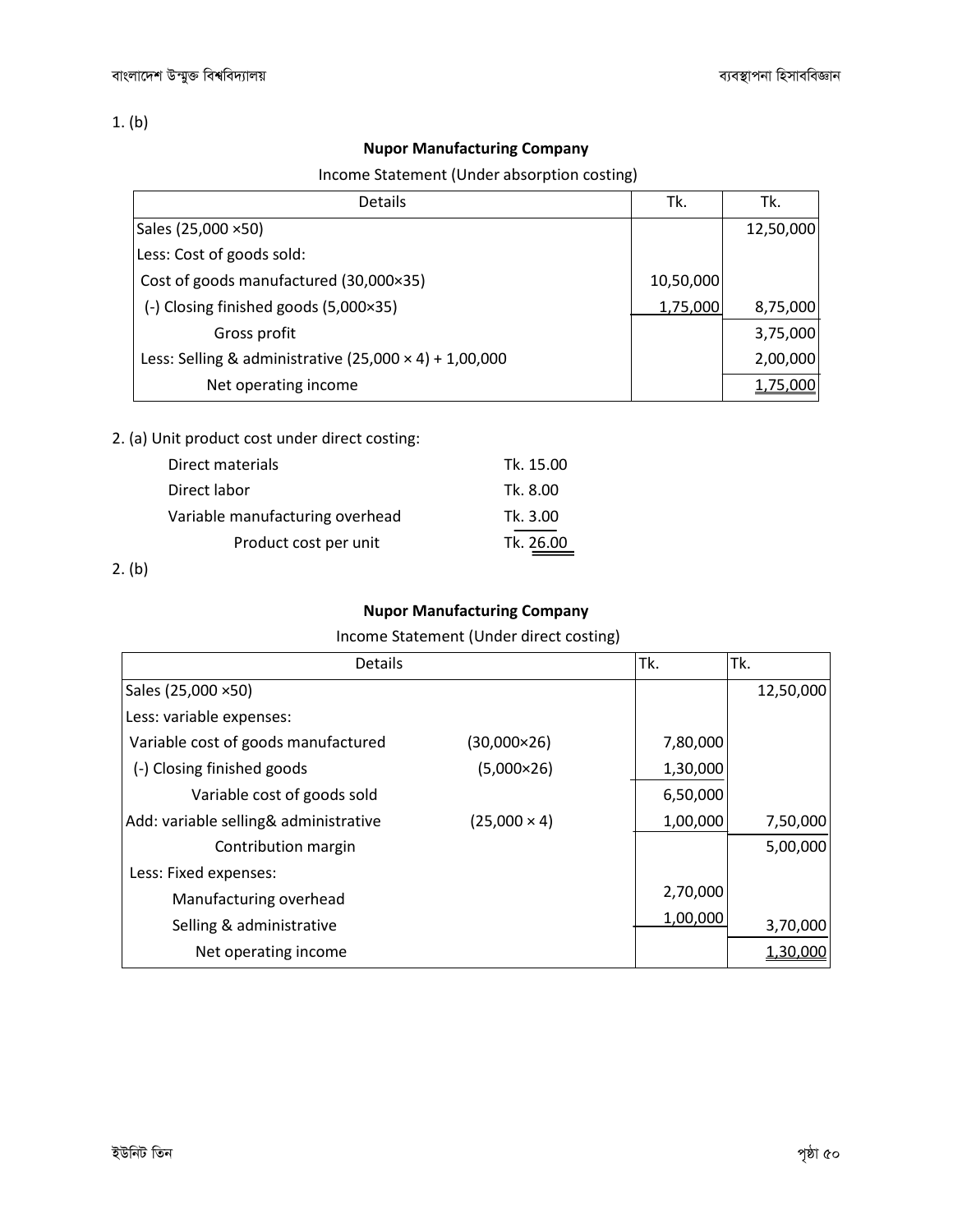Example 2 : The cost department of Kajol Company has stabilised the following standards for manufacturing:

| Normal capacity (units)                       | 2,00,000     |
|-----------------------------------------------|--------------|
| Maximum capacity (units)                      | 2,50,000     |
| Standard variable manufacturing cost per unit | Tk. 15       |
| Variable marketing expenses per unit sold     | Tk. 5        |
| Fixed manufacturing overhead                  | Tk. 4,00,000 |
| Fixed marketing expenses                      | Tk. 2,50,000 |
| Selling price per unit                        | Tk. 30       |
| Operating units for the year:                 |              |
| Opening inventory                             | 20,000       |
| Sales                                         | 1,75,000     |
| Production                                    | 1,80,000     |

Required : Prepare an income statement using direct and absorption costing.

#### Solution :

#### Kajol Company

Income statement under direct/variable costing)

| <b>Details</b>                                           | Tk.       | Tk.       |
|----------------------------------------------------------|-----------|-----------|
| Sales (1,75,000 × 30)                                    |           | 52,50,000 |
| Less: Standard variable manufacturing cost (1,80,000×15) | 27,00,000 |           |
| Add: opening finished goods (20,000 $\times$ 15)         | 3,00,000  |           |
| Goods available for sales                                | 30,00,000 |           |
| Less: Closing finished goods $(25,000 \times 15)$        | 3,75,000  |           |
| Variable cost of goods sold                              | 26,25,000 |           |
| Add: Variable marketing expenses                         | 8,75,000  | 35,00,000 |
| Contribution margin                                      |           | 17,50,000 |
| Less: Fixed expenses                                     |           |           |
| Manufacturing overhead                                   | 4,00,000  |           |
| Selling & administrative                                 | 2,50,000  | 6,50,000  |
| Net operating income                                     |           | 11.00.000 |

### Kajol Company

#### Income statement under absorption costing)

| <b>Details</b>                            | Tk.       | Tk.        |
|-------------------------------------------|-----------|------------|
| Sales (1,75,000 × 30)                     |           | 152,50,000 |
| lLess:                                    |           |            |
| Variable manufacturing cost (1,80,000×15) | 27,00,000 |            |
| Fixed manufacturing cost (1,80,000×2)     | 3,60,000  |            |
| Cost of goods manufactured                | 30,60,000 |            |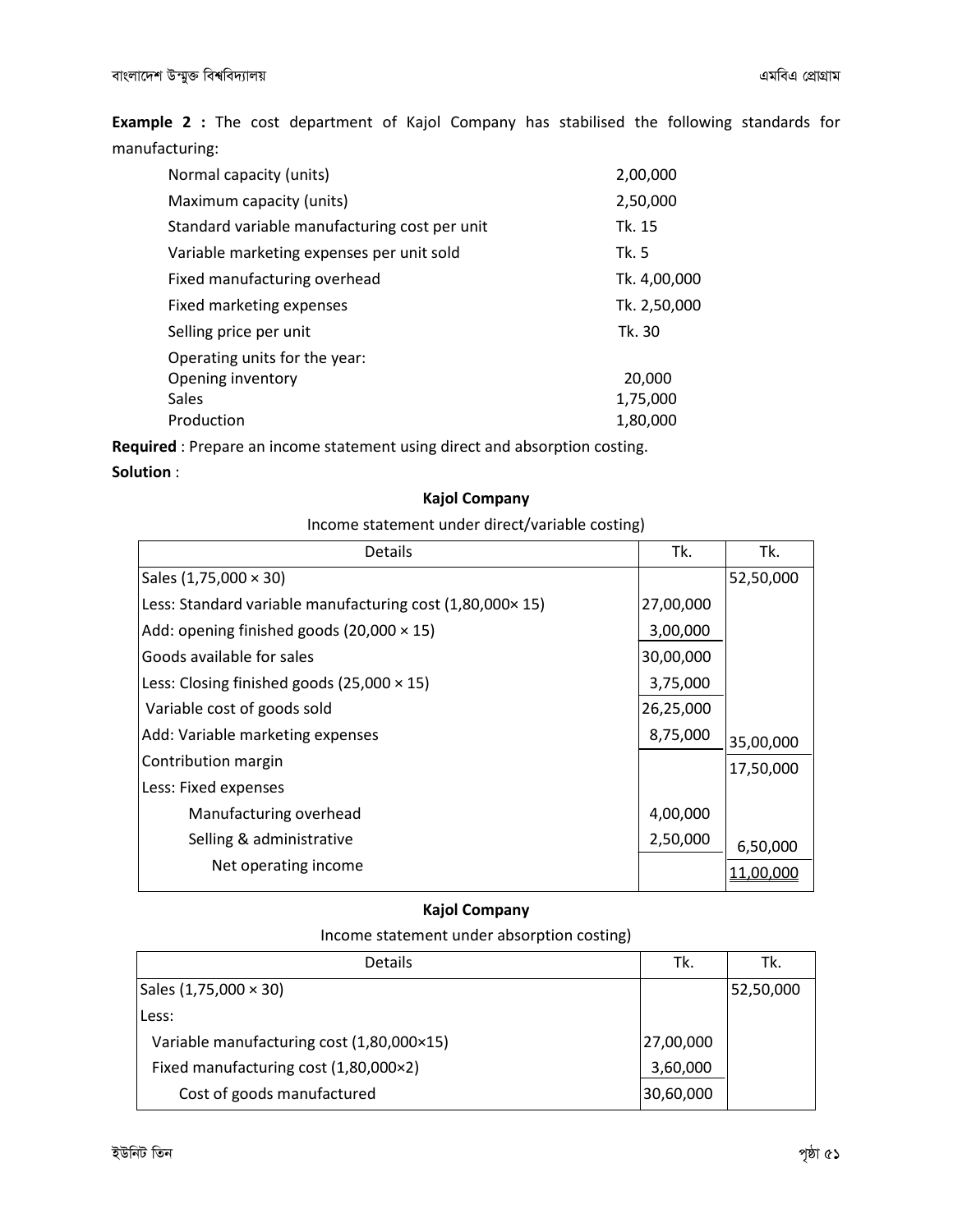| <b>Details</b>                                                   | Tk.       | Tk.       |
|------------------------------------------------------------------|-----------|-----------|
| Add: opening finished goods $(20,000 \times 17)$                 | 3,40,000  |           |
| Goods available for sales                                        | 34,00,000 |           |
| Less: Closing finished goods $(25,000 \times 17)$                | 4,25,000  |           |
|                                                                  | 29,75,000 |           |
| Add: Under applied fixed manufacturing cost (4,00,000 -3,60,000) | 40,000    |           |
| Cost of goods sold                                               |           | 30,15,000 |
| Gross profit                                                     |           | 22,35,000 |
| Less: Marketing expenses:                                        |           |           |
| Fixed                                                            | 2,50,000  |           |
| Variable (1,75,000 ×5)                                           | 8,75,000  | 11,25,000 |
| Net operating income                                             |           | 11.10.000 |

Note: Fixed manufacturing cost per unit =  $4,00,000 \div 2,00,000 =$  Tk. 2

Example 3 : Rupsha Company Ltd. supplies you the following information for a particular year:

| Direct material consumed                     | Tk. 3,40,000 |
|----------------------------------------------|--------------|
| Direct labor                                 | 2,60,000     |
| Variable manufacturing overhead              | 1,20,000     |
| Fixed manufacturing overhead                 | 2,40,000     |
| Administrative & selling overhead (variable) | 20,000       |
| Administrative & selling overhead (fixed)    | 60,000       |
| Sales @ Tk.50 per unit                       | 10,00,000    |

There was no opening inventory of work-in-process or finished goods. However 24,000 units were produced during the year.

Required: You are required to prepare an income statement under

- (a) Absorption costing and
- (b) Direct/Variable costing.

#### Solution-3 (a)

#### Rupsha Company Ltd.

Income statement under absorption costing

| <b>Details</b>                          | Tk.      | Tk.       |
|-----------------------------------------|----------|-----------|
| Sales (20,000 × 50)                     |          | 10,00,000 |
| Less:                                   |          |           |
| Direct materials                        | 3,40,000 |           |
| Direct labor                            | 2,60,000 |           |
| Variable manufacturing overhead         | 1,20,000 |           |
| Fixed manufacturing overhead            | 2,40,000 |           |
| Cost of goods manufactured              | 9,60,000 |           |
| Less: Closing Finished goods (4,000×40) | 1,60,000 |           |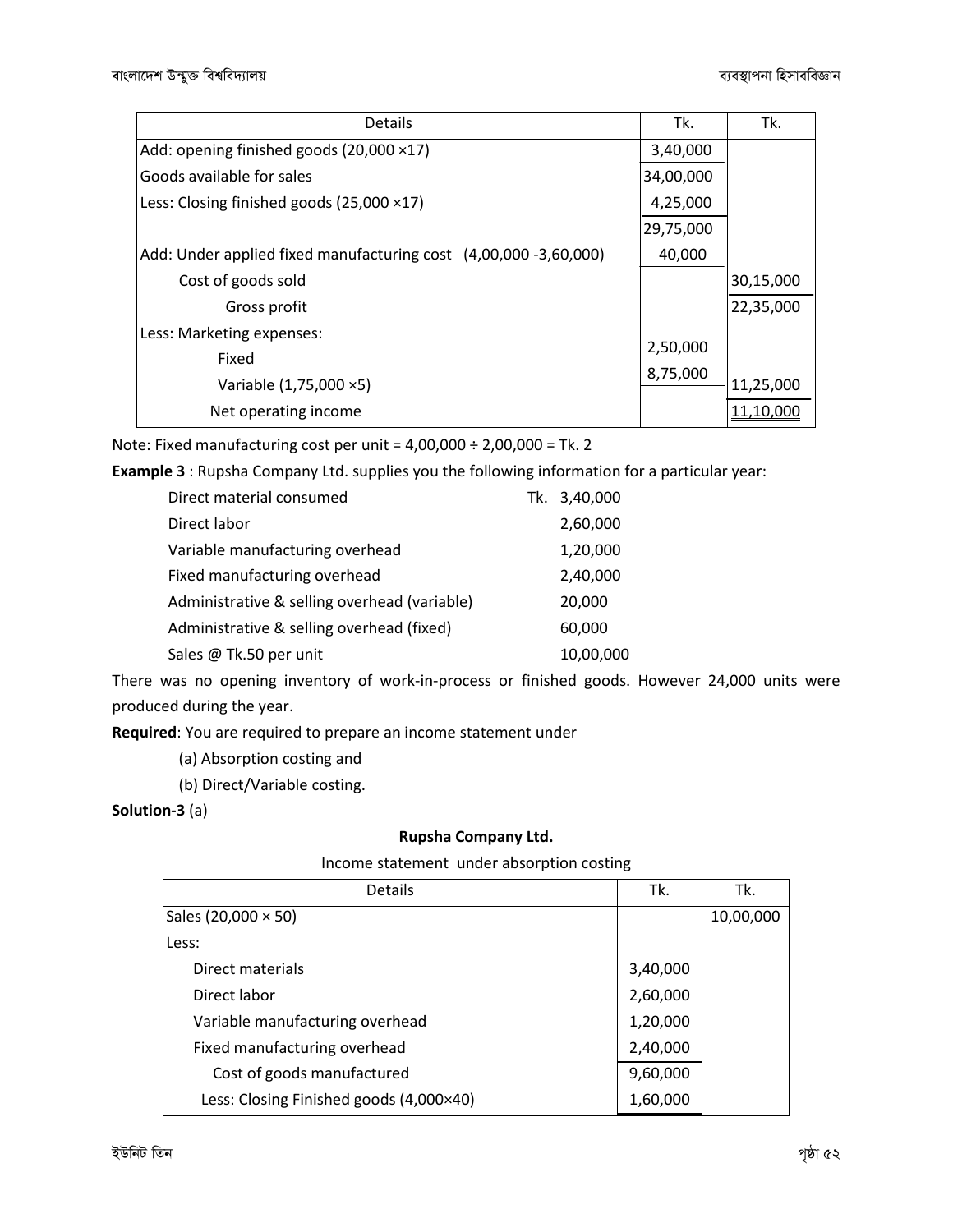| <b>Details</b>                             | Tk.    | Tk.      |
|--------------------------------------------|--------|----------|
| Cost of goods sold                         |        | 8,00,000 |
| Gross margin/profit                        |        | 2,00,000 |
| Less: Selling and administration expenses: |        |          |
| Variable                                   | 20,000 |          |
| Fixed                                      | 60,000 | 80,000   |
| Net operating income/profit                |        |          |

Workings:

(a) Closing finished goods is valued at cost of production as follows:

Cost per unit 
$$
=
$$
 Cost of goods manufactured  $\div$  Units production

 $= 9,60,000 \div 24,000 =$ Tk. 40

- (b) Closing finished goods is valued at variable cost of production as follows:
	- Cost per unit  $=$  Variable cost of goods manufactured  $\div$  Units production

$$
= 7,20,000 \div 24,000 = \text{Tk. } 30
$$

3. (b)

#### Rupsha Company Ltd.

Income Statement under direct/variable costing

| <b>Details</b>                                      | Tk.      | Tk.       |
|-----------------------------------------------------|----------|-----------|
| Sales (20,000 $\times$ 50)                          |          | 10,00,000 |
| Less:                                               |          |           |
| Direct materials                                    | 3,40,000 |           |
| Direct labor                                        | 2,60,000 |           |
| Variable manufacturing overhead                     | 1,20,000 |           |
| Variable cost of goods manufactured                 | 7,20,000 |           |
| Less: closing finished goods $(4,000\times30)$      | 1,20,000 |           |
| Cost goods manufactured / product cost              |          | 6,00,000  |
|                                                     |          | 4,00,000  |
| Less: Variables selling and administrative overhead |          | 20,000    |
| Contribution margin                                 |          | 3,80,000  |
| Less: Fixed cost:                                   |          |           |
| Manufacturing                                       | 2,40,000 |           |
| Selling & administration                            | 60,000   | 3,00,000  |
| Net operating income/profit                         |          | 80,000    |

সারসংক্ষেপ:

<u>প্রতিষ্ঠানের উৎপাদন, বিক্রয় ও মজুত পণ্যের বিভিন্ন অবস্থায় পরিবর্তনশীল ব্যয় পদ্ধতিতে ও সামগ্রিক ব্যয় পদ্ধতিতে</u> মুনাফার পরিমাণ ভিন্ন ভিন্ন হয়।

 $\overline{\mathcal{C}}$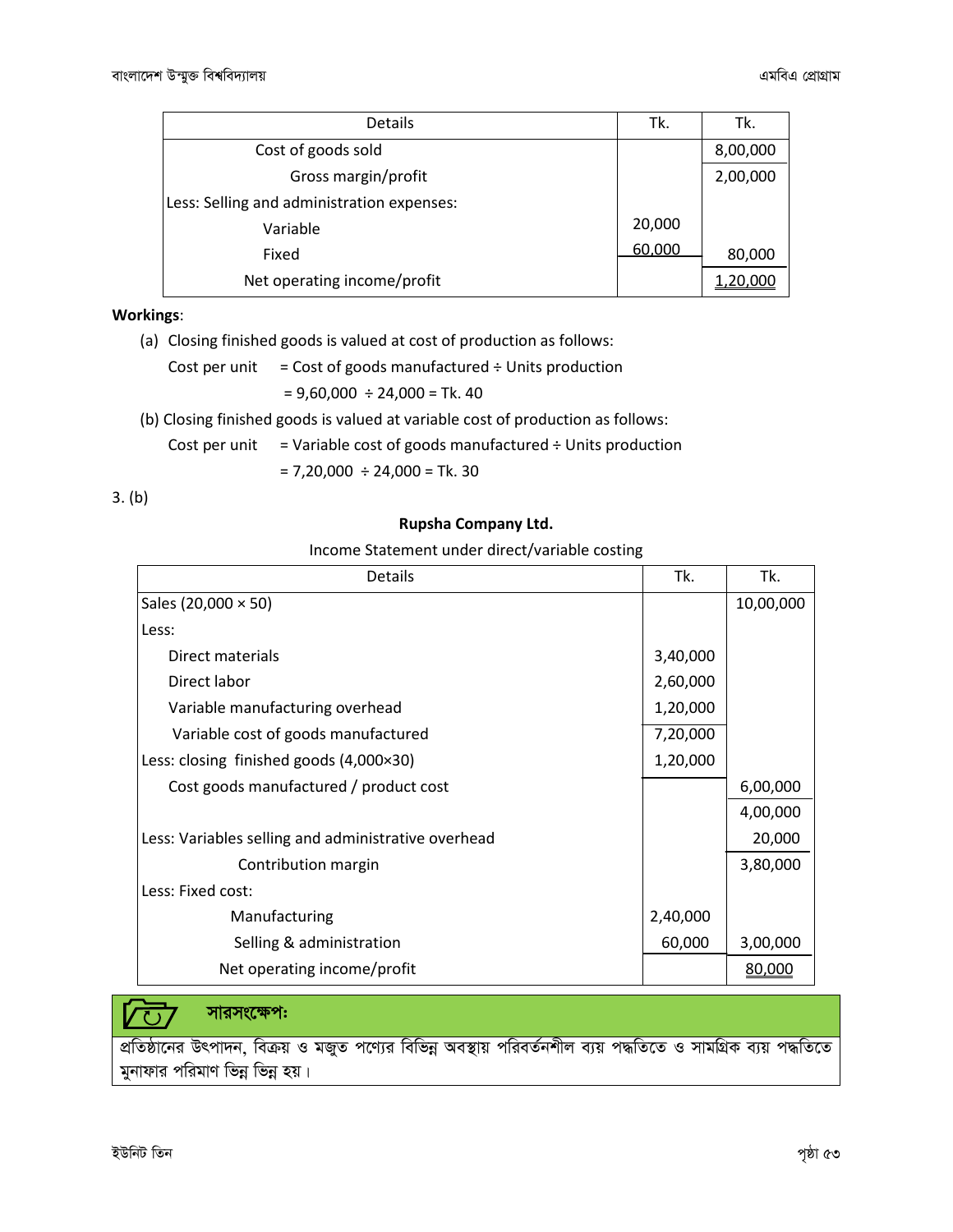# ইউনিট মূল্যায়ন

- $\mathsf{S}$ । পরিবর্তনশীল ব্যয় ও সামগ্রিক ব্যয় পদ্ধতির সংজ্ঞা দিন। পরিবর্তনশীল ব্যয়ের বৈশিষ্ট্যসমূহ কী কী লিখুন। (Define variable and absorption costing. Write the characteristics of variable costing)
- ২। সামগ্রিক ব্যয় পদ্ধতির বৈশিষ্ট্যসমূহ কী কী লিখুন। (Write the characteristics of absorption costing)
- ৩। পরিবর্তনশীল ব্যয় পদ্ধতির সুবিধা ও অসুবিধাসমূহ কী কী লিখুন। (Write the Advantages and disadvantages of variable costing)
- $8$ । সামগ্রিক ব্যয় পদ্ধতির সুবিধা ও অসুবিধাসমূহ কী কী লিখুন। (Write the advantages and disadvantages of absoprtion costing)
- ৫। পরিচালন আয় ও আয় বিবরণী কী লিখুন। (Write the operating income and income statement)
- ৬। কিভাবে আপনি সামগ্রিক ব্যয় পদ্ধতিতে আয় বিবরণী প্রস্তুত করবেন? (How would you prepare income statement under absorption costing?)
- ৭। কীভাবে আপনি পরিবর্তনশীল ব্যয় পদ্ধতিতে আয় বিবরণী প্রস্তুত করবেন? (How would you prepare income statement under variable costing?)

 **Khan Manufacturing Company manufactures and sells a single product. The** following costs were incurred during the company's first year of production:

Variable cost per unit:

Manufacturing:

| Direct materials                    | Tk. 18.00    |
|-------------------------------------|--------------|
| Direct labor                        | Tk. 10.00    |
| Variable manufacturing overhead     | Tk. 5.00     |
| Variable selling and administrative | Tk. 3.00     |
| Fixed costs per year:               |              |
| Fixed manufacturing overhead        | Tk. 1,50,000 |
| Fixed selling and administrative    | Tk. 50,000   |

During the year, the company produced 20,000 units and sold 15,000 units. The selling price of the company's product is Tk. 40 per unit.

## Required:

1. Assume that the company uses the absorption costing method.

- (a) Compute the unit product cost.
- (b) Prepare an income statement for the year.
- 2. Assume that the company uses the direct costing method.
	- (a) Compute the unit product cost.
	- (b) Prepare an income statement for the year.